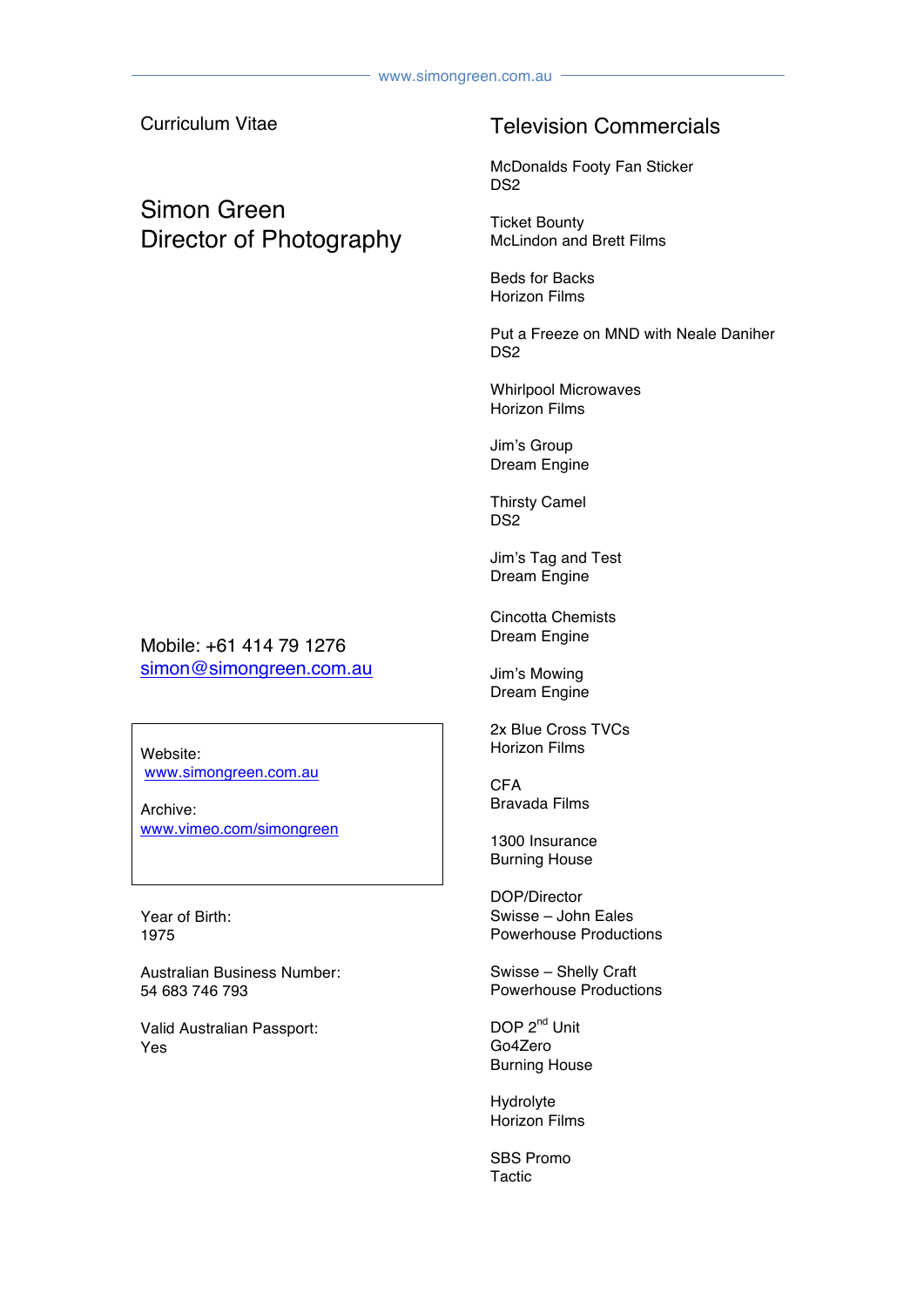Beds for Backs Horizon Films

DOP 2<sup>nd</sup> Camera Ford TVC Horizon Films

Good Guys Horizon Films

Lighthouse Foundation Horizon Films

DOP 2<sup>nd</sup> Unit Mitre 10 Brave Films

**Director** New Pearl Saillywood Films Vietnam

Pregnancy Shorts Horizon Films

Tennis Australia Horizon Films

Libraries Victoria Dream Engine

Pregnancy Book Horizon Films

Tyrepower Horizon Films

Multivitamins with Ricky Ponting Powerhouse Productions

Maxfactor Captiv8 Films

Rate City Horizon Films

L'Oreal with Rae Morris Captiv8 Films

Orbit Homes Horizon Films

Multivitamins with Sonia Kruger Powerhouse Productions

Water – Tap Micronite Films Hard Yakka – Quarry Horizon Films

Intensive Care' TVC Horizon Films

Perfect Timbre Floors 9mm

I See Blinds TVC Backspin

Canola Tablelands TVC Horizon Films

Dubai M&Ms TVC Micronite Films

Barry Plant Realestate 3 x 15" TVCs Micronite Films

Gainsville Furniture 9mm

Hydrolyte TVC Horizon Films

Honda Gate Horizon Films

Daddy Longlegs and Skhyhooks (Children's Toys) TVC SMR

DHS TVC The Pound

MS Society Micronite Films

Tennis Australia TVC Horizon Films

**Director** Exotic Car Rentals TVC Horizon Films

**Director** 'Melbourne International Beer Festival' Viral Email Hub Productions

**Director** Nulax Horizon Films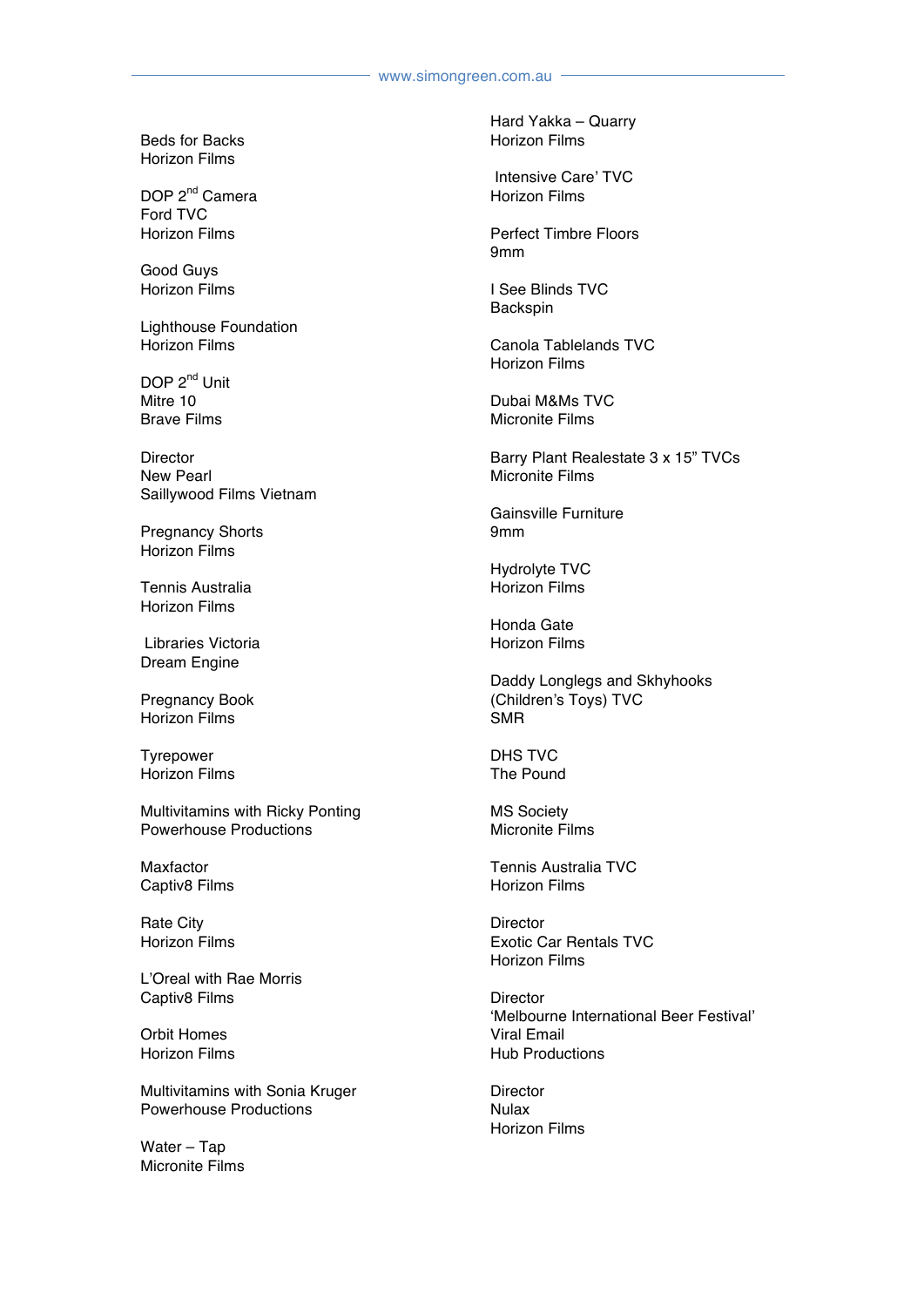**Director** 7-Eleven 2x 30 TVCs Horizon Films

#### Drama Television/Online

Sex or Breakfast Comedy Episodes about a relationship of people in their mid 20s) Directed by John Paul Fischbauch Produced by Roslyn Walker Walker Films

Shaun Micallef's Mad as Hell Directed by Bradley J Howard ABC CoPro ITV, Giant Baby

Adventure Island' 5x Episodes of Children's Television Directed by David Lee/*Multi Camera Coverage* JDL Productions

#### Online/Corporate Films

Melbourne City Water Burning House

Melbourne City Laneways Burning House

Ferrero Rocher Finch Company

Federation University Burning House

Step Up - Safety Vic Roads Studio

'Bakers Delight' General Direction

Director/DOP Resident Profiles Department of Human Services

Wolf Blass Voodoo Media

Goanna Oil Burning House

De Bortoli's Vinoque Burning House

Jefferson Ford Horizon Films

Burbank homes Big and Small Films

'SES Flood Plan Safety' Redhat Films

Crown Larger Reserve Burning House

Black Caviar Australians Womens Weekly

Many films for inhouse communication for National Australia Bank

Worksafe Awards Big and Small Productions

Nissan 5x Online Commercials Horizon Films

ANZ Precinct

Australian Unity Investments Spinach Creative

Andrej Pejic Australians Womens Weekly

Cummins Horizon Films

Visy Kmart Mustard Creative

Worksafe Big and Small Productions

Rochford Winery Burning House

Chandon Winery Burning House

Cummins Diesel Horizon Films

Director/DOP Recipes with Julie Goodwin Horizon Films

Yering Station Burning House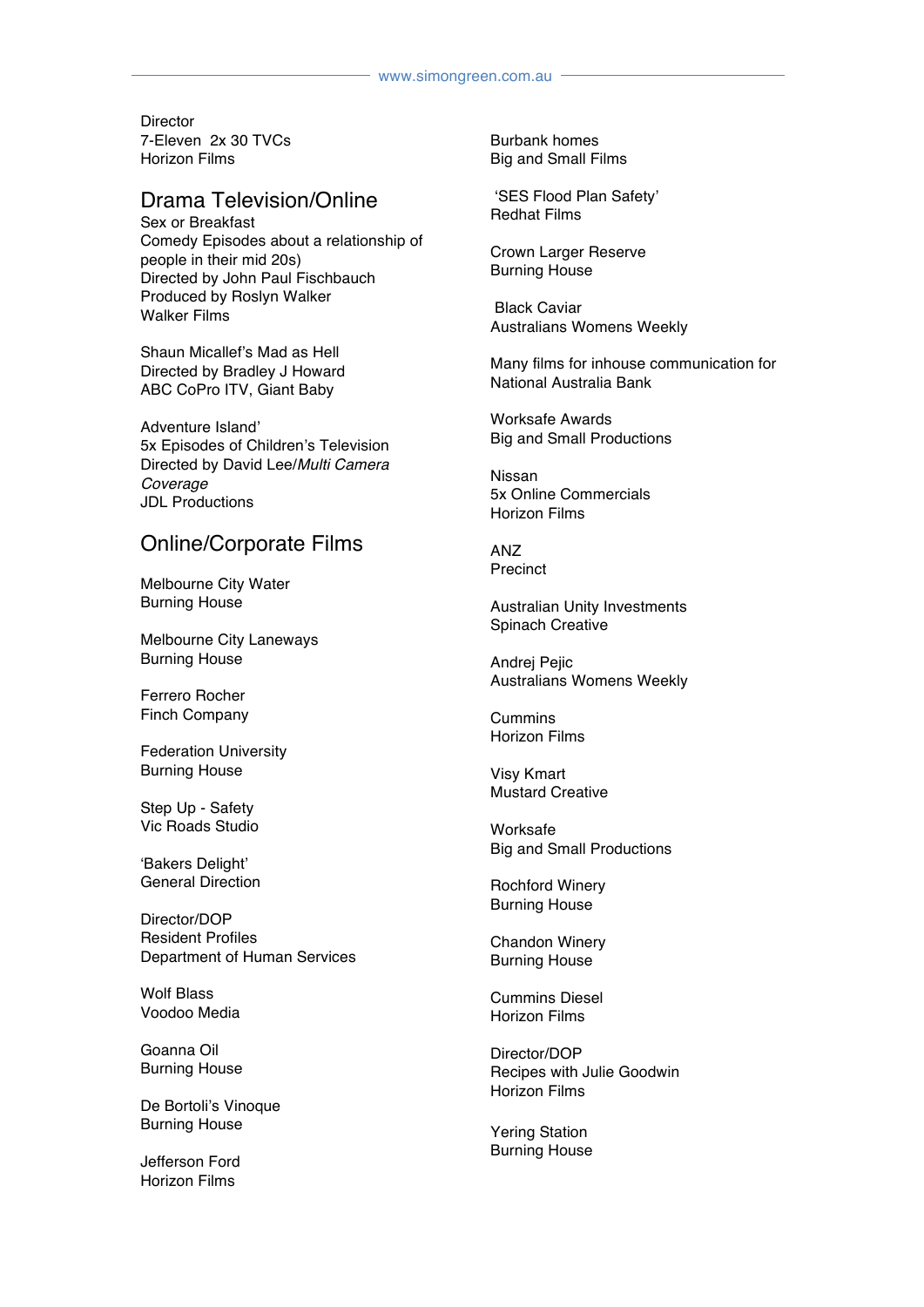'New Ford Territory' Horizon Films

Advanced Hair Burning House

**Telstra**  $C<sub>4</sub>$ 

Father Bob Yooralla

100M Macquarie Life

Environmental Protection Authority Burning House

Public Relation Association of Australia Burning House

Host Plus Burning House

Bella Riva –De Bortolli Burning House

Director/DOP PMP Horizon Films

**HSV** Horizon Films

Director/DOP PMP Horizon Films

**Director** New Pearle Apartments Scriin (HCMC Vietnam)

HSV Lang Lang Proving Ground with New Car Range Horizon Films

Myer Summer Season with Jennifer **Hawkins** Captiv8

**HSV** Horizon Films

Palm Cove 7 Star Development Horizon Films

BTS – The Cup Feature Film Horizon Films

ANZ Horizon Films

CSIRO Tests Complete Post

Life Goes On Red Hat Productions

Siemens Security General Direction

National Australia Bank Security Fisheye Films

Love Drunk Theatre in Education Promotional Film Phunktional Dance Theatre

'Connex' Corporate Film 37 South Films

The Well – Housing Development SMR

**Challenger** Horizon Films

CSIRO Corporate Film Complete Post

GE Money Horizon Films

Challenger Corporate Horizon Films

Good Guys Corporate Horizon Films

NAB Corporate Horizon Films

Anti-Bullying Horizon Films

Director/Writer Ceramic Fuel Cells Limited 7min Corporate Horizon

AWU Corporate Horizon Film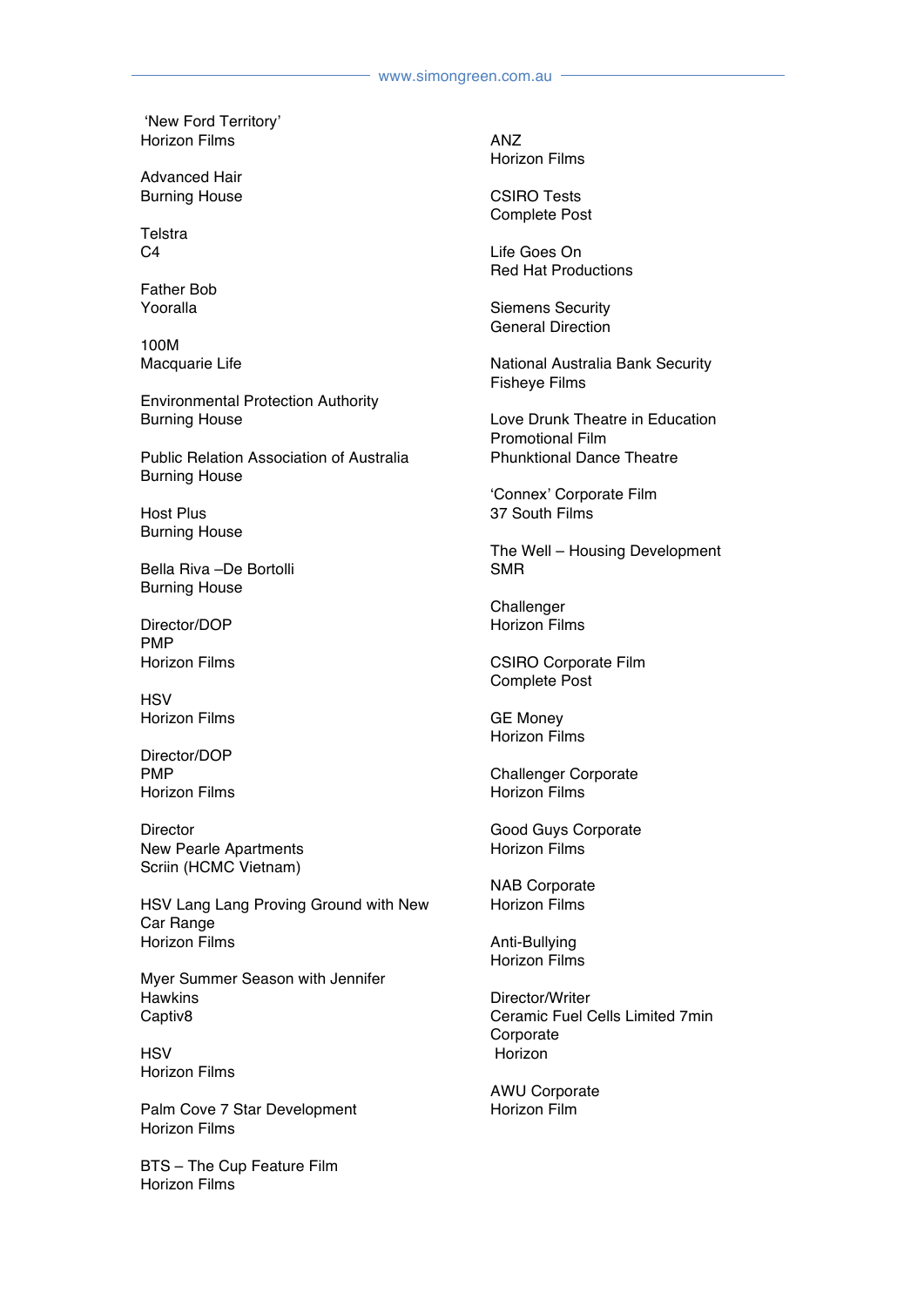# Documentary/Television

**Content** Childhood's End TV Mini Series for USA

Australia the Story of Us TV Mini Series for the Seven Network Essential Media

Dolphin Hunters 25min 101 East al-Jazeera English

Opportunities Australia On going series for The Australia Network about Australian Companies that export Horizon Films

Oxfam – Close the Gap Redhat Films

Master Chef Fremantle Media

Brain Body Overhall Network One

Ladette to Lady 2nd Series Channel 7

Battle of the Choirs Granada

Melbourne's Rooftop Bars Sunrise Channel 7

History of Jewelry *Filmed in India, U.A.E, Oman and Egypt*  **Micronite** 

Enough Rope with Andrew Denton – Mental Health Zapruder's Other Films

Can We Help? Landline New Inventors Compass Sunday Arts Gardening Australia Australian Story Catalyst Countdown Anniversary Media Watch 4 Corners ABC Kids Channel 3 Australian Broadcasting Corporation Camera Operator Age of Love **Cornerbox** 

Immigration Success Stories Backspin

#### Music Clips

Jordan Léser – Prisoner of Pride D<sub>S2</sub>

Director/Editor Morganics- Bounce Music Clip Independent Label Horizon Films

**Director** Random- Are You Ready? Music Clip Sony/BMG Horizon Films

**Director** Emily C- Seductively **Direct** Horizon Films

#### Short Films

Anatomy Directed by Joe Betros Greybox Productions

Picking the Musical Phunktional/Mildura Community

Ankle Breakers Phunktional /Mildura Community

Shoelace Produced by Roslyn Walker Directed by John Paul Fischbach

Ferryman and His Wife Sanctum Theatre Directed by Lachlan Plain

'Carbon Whore' Youth Disability Services Association

The Assassin Short Film 8min Independent

Dharkan 7min Short Film **VCA**